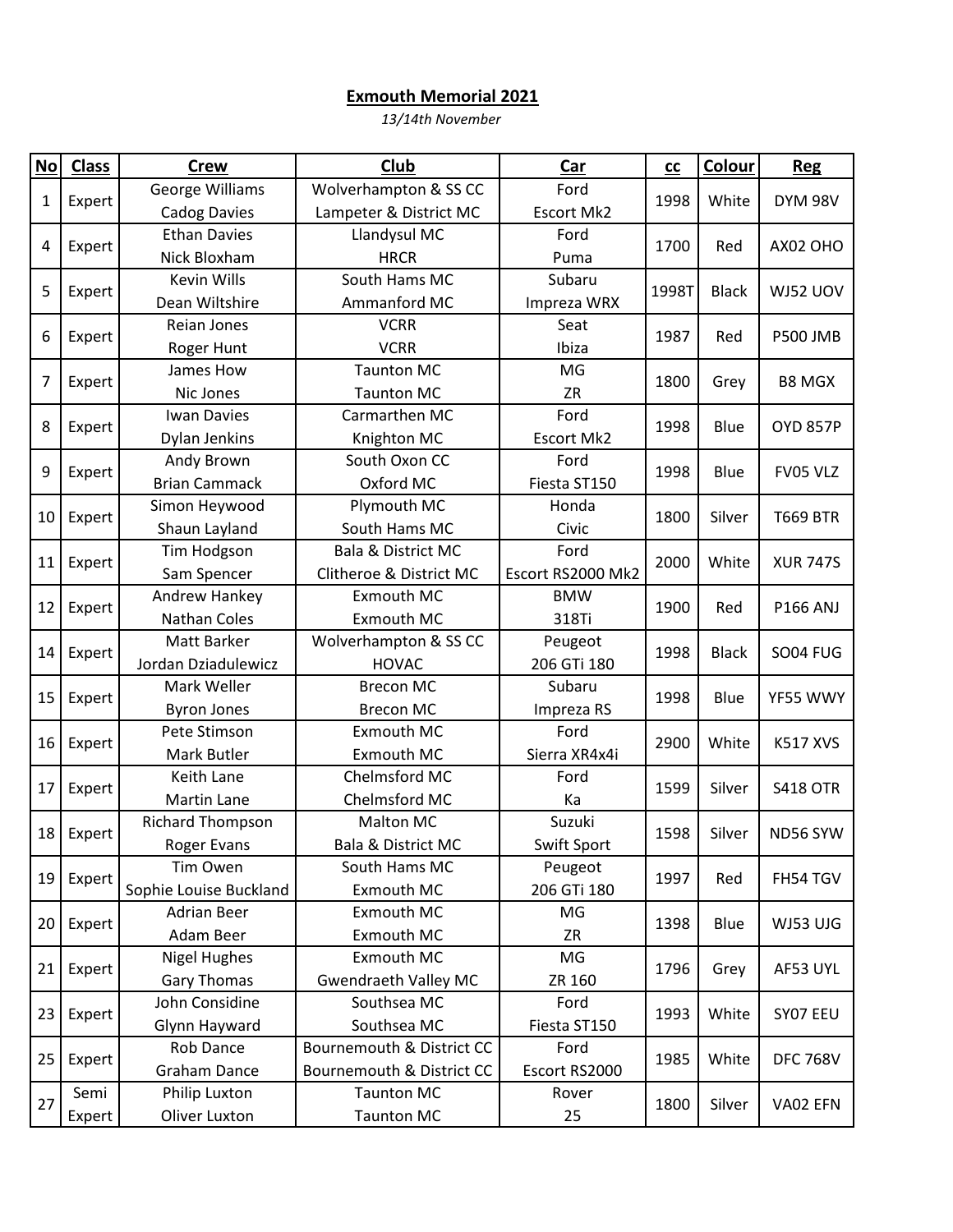## **Exmouth Memorial 2021**

*13/14th November*

| No | <b>Class</b> | <b>Crew</b>             | Club                       | Car               | $c$   | Colour       | <b>Reg</b>      |
|----|--------------|-------------------------|----------------------------|-------------------|-------|--------------|-----------------|
| 28 | Semi         | <b>Nigel Davies</b>     | Teifi Valley MC            | Ford              | 1998  | <b>Black</b> | CN53 YOY        |
|    | Expert       | <b>Russell Williams</b> | Teifi Valley MC            | Focus             |       |              |                 |
| 29 | Semi         | <b>Simon Harris</b>     | Ross & District MSC        | Volkswagen        | 1422T | Green        | <b>Y611 LWL</b> |
|    | Expert       | David Middleditch       | Ross & District MSC        | Lupo TDi          |       |              |                 |
| 30 | Semi         | David Berry             | Exmouth MC                 | Ford              | 2000  | Orange       | <b>SMX 181R</b> |
|    | Expert       | lestyn Pynn             | Teifi Valley MC            | Escort RS2000     |       |              |                 |
| 31 | Semi         | Simon Ayris             | Oxford MC                  | MG                | 1396  | Red          | FL51 XMZ        |
|    | Expert       | Kim Bannister           | Salisbury & Shaftesbury CC | <b>ZR</b>         |       |              |                 |
| 32 | Semi         | Dave Webb               | South Hams MC              | Daihatsu          | 1295  | Blue         | WJ04 XVE        |
|    | Expert       | Jacob Williams          | South Hams MC              | Sirion            |       |              |                 |
| 33 | Semi         | Luke Quinnell           | <b>Taunton MC</b>          | Mazda             | 1789  | Red          | <b>LNZ 2304</b> |
|    | Expert       | Kayleigh Dingle         | <b>Taunton MC</b>          | $MX-5$            |       |              |                 |
| 34 | Semi         | Ashley Rice             | Silverton & Mid-Devon MC   | Mini              | 1598  | White        | LB53 TUA        |
|    | Expert       | <b>Trevor Disney</b>    | Silverton & Mid-Devon MC   | Cooper            |       |              |                 |
| 36 | Semi         | Lyle Merchant           | <b>HOVAC</b>               | <b>BMW</b>        | 1900  | Blue         | W277 RDD        |
|    | Expert       | Jamie 'Butch' Wilson    | <b>HOVAC</b>               | 318Ti             |       |              |                 |
| 37 | Semi         | <b>Richard Stepney</b>  | Ammanford MC               | <b>BMW</b>        | 1894  | Blue         | <b>W901 GAG</b> |
|    | Expert       | Alun Ginn               | Amman & District MC        | Compact           |       |              |                 |
| 38 | Semi         | Benjamin Griffin        | <b>Bath MC</b>             | Peugeot           | 1600  | Blue         | <b>R979 UHP</b> |
|    | Expert       | Peter Littlefield       | <b>Tavern MC</b>           | 106 Rallye S2     |       |              |                 |
| 39 | Semi         | Nicky Yates             | Amman & District MC        | Suzuki            | 1598  | White        | G713 YBP        |
|    | Expert       | <b>Simon Yates</b>      | Amman & District MC        | Swift 4x4         |       |              |                 |
| 40 | Semi         | <b>Elliott Dale</b>     | Woolbridge MC              | Ford              | 2000  | White        | <b>YDO 583L</b> |
|    | Expert       | Charlotte Ryall         | Woolbridge MC              | Escort Mk1        |       |              |                 |
| 42 | Semi         | Chris Hedley            | Teifi Valley MC            | Ford              | 2000  | White        | <b>R555 CDH</b> |
|    | Expert       | Carwyn Roberts          | Exmouth MC                 | Fiesta ST150      |       |              |                 |
| 45 | Novice       | Matt Baker              | <b>Bath MC</b>             | Rover             | 1293  | Red          | <b>L564 DOH</b> |
|    |              | Sukie Read              | <b>Bath MC</b>             | Mini Cooper       |       |              |                 |
| 46 | Novice       | Mike Raymond            | Exeter MC                  | Ford              | 2000  | <b>Black</b> | <b>DGL 523V</b> |
|    |              | Jamie Raymond           | <b>Exeter MC</b>           | <b>Escort Mk2</b> |       |              |                 |
| 47 | Novice       | Lucas Redwood           | <b>Taunton MC</b>          | Ford              | 2000  | Green        | J89 FYA         |
|    |              | Zak Linham              | <b>Taunton MC</b>          | Sierra            |       |              |                 |
| 48 | Novice       | David Comley            | <b>Fforesters CC</b>       | Vauxhall          | 2000  | White        | <b>G810 VRJ</b> |
|    |              | Craig James             | <b>Fforesters CC</b>       | Astra GTE         |       |              |                 |
| 49 | Novice       | Pete Fowle              | Silverton & Mid-Devon MC   | Nissan            | 1348  | <b>Black</b> | YO02 JYK        |
|    |              | <b>Martin Fowle</b>     | Silverton & Mid-Devon MC   | Micra             |       |              |                 |
| 50 | Novice       | Gethin James            | Teifi Valley MC            | Peugeot           | 1900  | White        | <b>F735 PPG</b> |
|    |              | Dafydd Owens            | Teifi Valley MC            | 205 GTi           |       |              |                 |
| 51 | Novice       | Lewis Ayris             | Oxford MC                  | MG                | 1396  | Yellow       | J6 SXJ          |
|    |              | James Dempster          | Oxford MC                  | ZR                |       |              |                 |
| 52 | Novice       | Pat Blight              | Silverton & Mid-Devon MC   | Peugeot           | 1360  | Red          | KU07 LYA        |
|    |              | Poppy Blight            | Silverton & Mid-Devon MC   | 206               |       |              |                 |